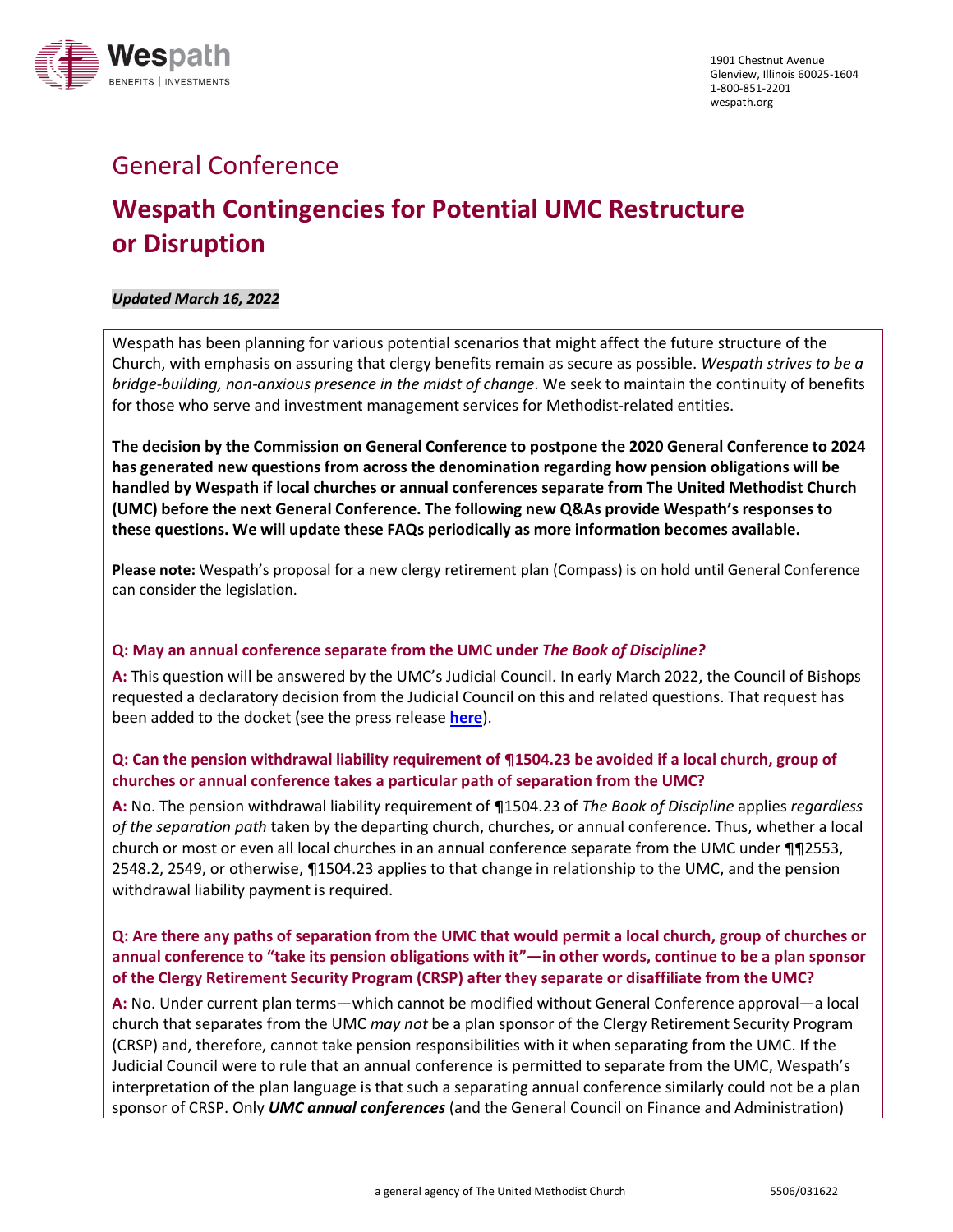may sponsor CRSP. This means that annual conferences (and the local churches within them) that remain in the UMC will remain liable for funding the pension obligations under CRSP.

## **Q: I've heard that churches that separate from the UMC under ¶2548.2 may take their pension obligations with them and avoid a pension withdrawal liability payment when they disaffiliate. Is this accurate?**

**A:** That is not correct. As noted in the above Q&A, a local church that separates from the UMC may not be a plan sponsor of CRSP. As such, it is not possible for a church that separates to take their pension obligations under CRSP with them or remain directly liable under CRSP for pension funding. The obligation for pension funding remains with the annual conference (i.e., the churches that remain within that annual conference) regardless of the path taken by a separated local church.

The pension withdrawal payment requirement of ¶1504.23 applies to a separation under ¶2548.2 by a local church. While ¶1504.23 mandates a pension withdrawal payment, it does not address the timing of payment under all potential paths of separation. For disaffiliations under ¶2553, the pension withdrawal payment is required to be paid *before disaffiliation is final*. For separation paths *other than ¶2553*, e.g., under ¶2548.2, while the payment is due in full, the annual conference, in its sole discretion, may agree to adjust the timing of the payment.

## **Q: If the Judicial Council concludes that annual conferences may separate from the UMC, how would Wespath handle pension obligations of separating annual conferences?**

**A:** While Wespath would need to review the specifics of a Judicial Council ruling (when issued), in general, Wespath's view is that all local churches that leave with a separating annual conference would, pursuant to ¶1504.23, owe a pension withdrawal liability payment to the churches of the annual conference that remain with the UMC.

## **Q: Is Wespath working with the Global Methodist Church (GMC) to provide employee benefit plans to clergy and laypersons of their denomination? Is the GMC able to continue sponsoring CRSP for its clergy?**

**A:** Wespath is in dialogue with the GMC to provide their churches employee benefit plans going forward, including retirement and health and welfare plans, after the GMC is formed. Discussions are still in progress. But any retirement plan will not be the same plan as CRSP, as no disaffiliating group may continue to sponsor that plan. The retirement plans under discussion would be a new defined contribution plan specifically for the GMC. Wespath provides retirement services to some disaffiliated local churches already, by offering sponsorship in the United Methodist Personal Investment Plan (UMPIP).

## **Q: I heard that there is a UMC "comity agreement" for local churches that transfer to the GMC under ¶2548.2 that would accomplish the same things as the Protocol, such as transferring pension liabilities to a GMC plan and preserving clergy pensions—is that right?**

**A:** No, that is not correct. *There is not a denominational comity agreement.* Annual conferences might create comity agreements that suit their local context, but even then, the terms of the Protocol cannot be accomplished without General Conference. At most, a comity agreement might adjust how pension withdrawal payments are paid (in the sole discretion of annual conferences), but the obligation to pay the withdrawal liability is still owed by the separated church and the obligation to fund CRSP is still owed by the UMC churches that remain in the annual conference. In addition, clergy who terminate their UMC relationship under ¶360 of *The Book of Discipline* will have their pension benefits converted to an account balance and transferred to UMPIP.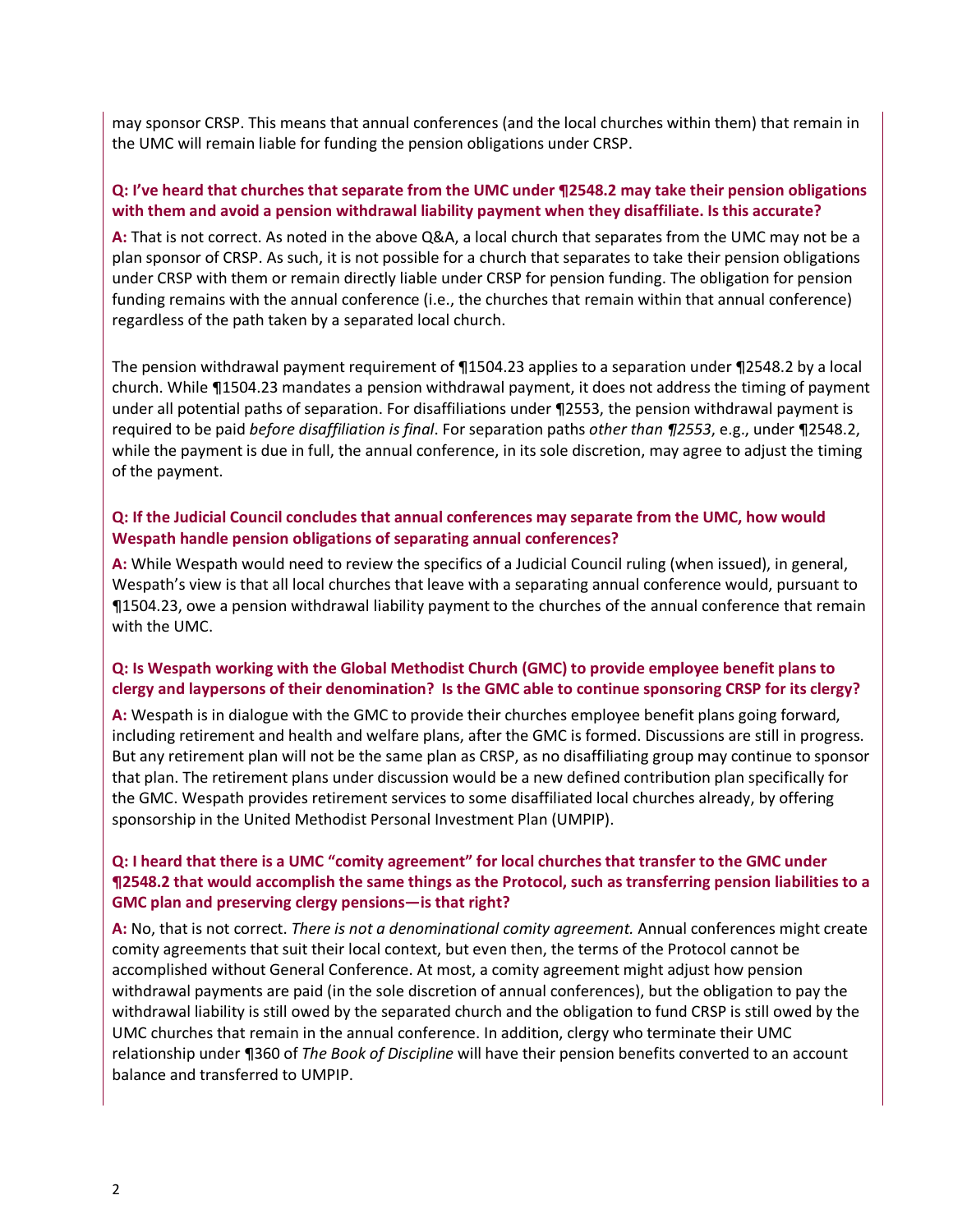There are draft versions of comity agreements that reflect attempts by some parties to come to common understandings, but these are not final agreements. Agreements of this sort will not work in all circumstances. They would need legal review and would need to be configured to local context and circumstances, which can vary significantly from conference to conference. We encourage conferences contemplating agreements of this sort, or other negotiated arrangements, to work with Wespath staff on provisions related to pension matters.

## **Q: Can Wespath provide benefits to the GMC and its churches or to a local church that disaffiliates to become an independent Methodist church?**

**A**: Yes. Under *The Book of Discipline*, Wespath is permitted to administer benefit plans and manage funds for churches that disaffiliate from the UMC. However, under current terms of CRSP—which cannot be modified without General Conference approval—a local church or group of churches that separates from the UMC *may not* be a plan sponsor of CRSP. This means that any plan Wespath administers for a new Methodist denomination and its churches or a local church that becomes an independent Methodist church will not be the same as CRSP.

## **Q: Why would Wespath provide services to disaffiliating churches or a new Methodist denomination?**

**A:** Wespath's mission is to care for those who serve. We believe that includes serving multiple expressions of Methodism. Moreover, the UMC has authorized and encouraged Wespath to do just that (see ¶2553 and ¶1504.17). There are economic benefits in the scale of Wespath's assets, which reduce costs for all participants and investors. Further, there are theological groundings in Methodist unity and Christian unity (see, e.g., ¶6) for Wespath's big tent philosophy for serving multiple expressions of Methodism.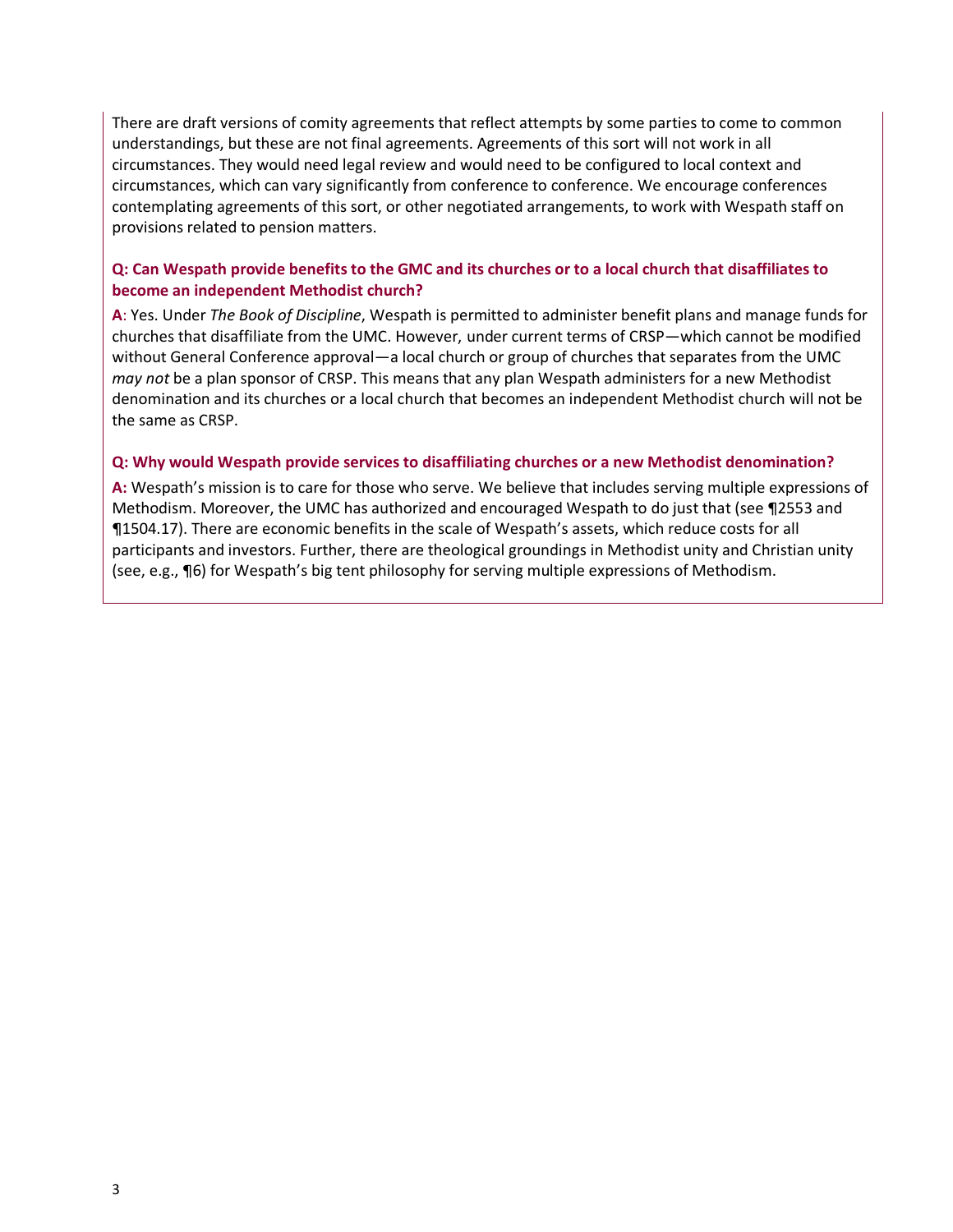#### *The following set of questions relate to the Protocol of Reconciliation & Grace Through Separation (Protocol, i.e., the mediated proposal for separation/formation of a traditionalist Methodist expression), as described here:*

- **[UM News article](https://www.umnews.org/en/news/diverse-leaders-group-offers-separation-plan?mkt_tok=eyJpIjoiWTJWbE1UazNNalpqTWpVMSIsInQiOiJJOFduRFYzMHFRTHJtWUI5ck5tbTlDcDViZFlMQUdSMitDOVlmUWNSRlc2cDAwK0xudG45bUgyUENyb0o5OXhMVXZ0U2haelYrREJGSjA3WEgwQk0yOEZJYVwvV2hEbDduTmpBcTFHbjViMUExTzBESXU2QVU0YkNzMFdKWXJUNGkifQ%3D%3D)** (January 3, 2020)
- **[Protocol website](https://www.gracethroughseparation.com/)** (Protocol of Reconciliation & Grace Through Separation)

**Please note:** The Protocol and Wespath's proposed new ¶2555 (described below) become effective only if approved by the General Conference (postponed to **2024**).

## **Q1: I read that the UMC may split into two or more denominations. How are pension and retirement benefits secured if a split is approved by the General Conference?**

**A1:** A provision of that Protocol incorporates by reference a GC 2020 petition to manage the clergy pension plans in such a reorganization/division scenario that Wespath drafted and submitted to GC 2020 (Wespath's **[petition](https://www.wespath.org/assets/1/7/Wespath-Petition-Par-2555.pdf)** to add a new ¶2555 to *The Book of Discipline*). This petition is designed to protect clergy pensions if annual conferences or groups of local churches separate from the UMC to form or join a new Methodist church, without imposing financial hardship on these groups or leaving undue risk to the UMC. The petition would work in harmony with the mediated Protocol.

#### **Q2: How would pensions be managed under the mediated Protocol for separation/restructure?**

**A2:** Wespath's **[petition for a new ¶2555](https://www.wespath.org/assets/1/7/Wespath-Petition-Par-2555.pdf)** to *The Book of Discipline* would apply in the event that one or more annual conferences or a group of local churches change their affiliation from the UMC to create or become part of a new expression of Methodism, such as a new "traditionalist Methodist church" or other new Methodist expression. A group changing affiliation in this manner would remain or become the plan sponsor of a sequestered portion of the UMC's clergy pension plan [the Clergy Retirement Security Program (CRSP) which includes predecessor pension plans, i.e., the Pre-82 Plan and Ministerial Pension Plan (MPP)] if Wespath determines that the group has sufficient membership and organizational structure and is financially viable. Wespath would manage the spun-off plan for the new Methodist expression.

• Earned pensions of the clergy and retirees whose membership moves to the traditionalist Methodist church or other new expression would be preserved and supported by the new expression. Pension benefits would be secure provided that the traditionalist Methodist church or other new expression or denomination continues to support its spun-off portion of the clergy benefit plan.

#### **Q3: How are pensions secured if the traditionalist Methodist church or other new expression cannot or chooses not to remain a plan sponsor?**

**A3:** It is likely that a traditionalist Methodist church formed under the Protocol will have sufficient scale and organization to be a separate plan sponsor.

However, if a group changing its affiliation does not meet the sufficiency/viability standards, or chooses not to remain a plan sponsor, the local churches making up the group would be required to make a withdrawal payment to cover their share of defined benefit (DB) pension obligations for their associated active and retired clergy. Clergy changing or terminating membership in the UMC would have accrued DB pension benefits converted into an account balance, which would be transferred to their United Methodist Personal Investment Plan (UMPIP) account.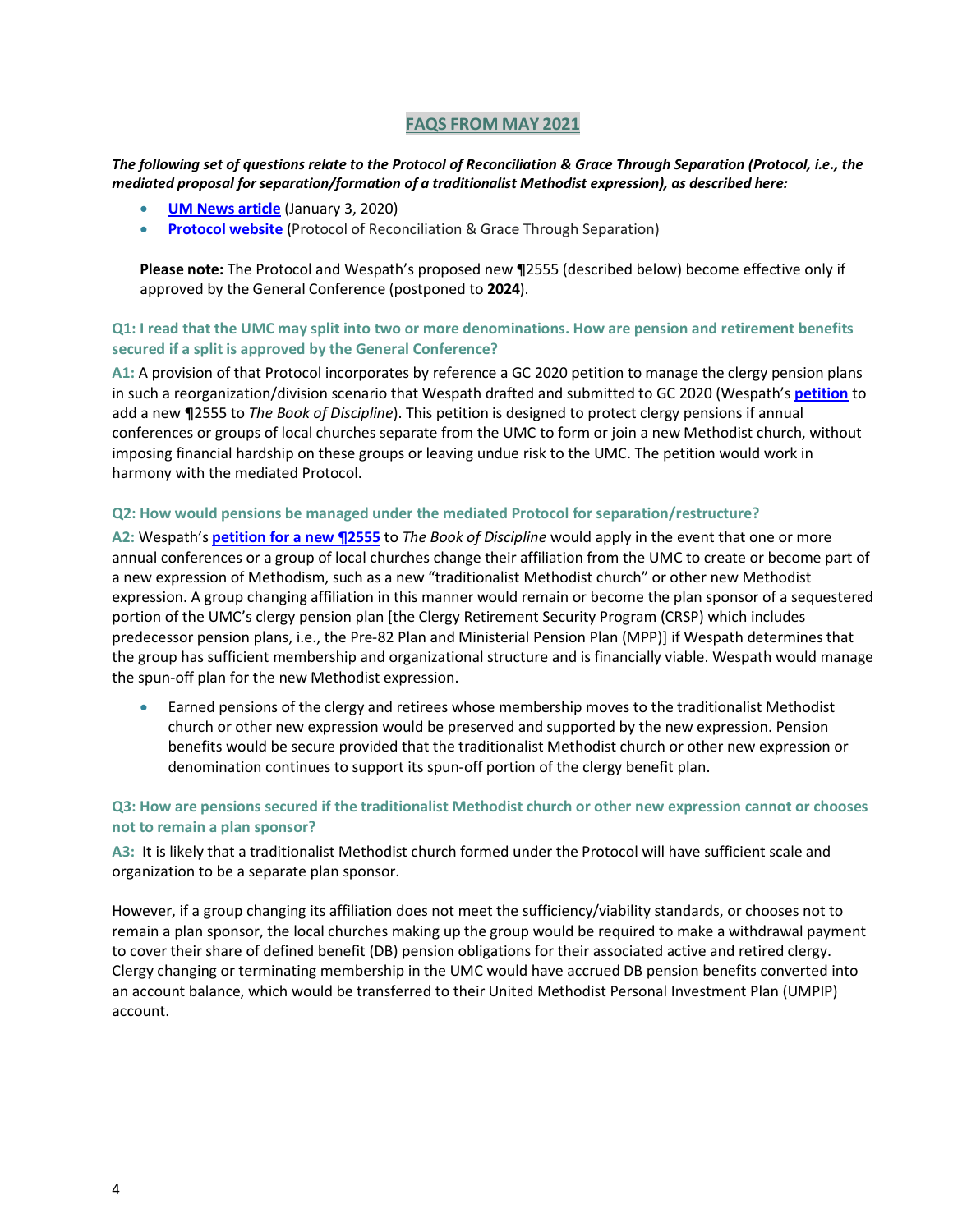### **Q4: Would defined contribution (DC) accounts (such as UMPIP accounts) be affected by the proposed reorganization of the Church?**

**A4:** No. Defined contribution (i.e., account balance) plans maintained by Wespath (such as UMPIP and some other plans) have individual accountholders. Generally, those accounts are not affected by a separation or reorganization of the UMC like described in the Protocol. The withdrawal payment focuses on liability for *DB benefits only* [i.e., clergy retirement plan benefits payable under the Pre-82 Plan, Ministerial Pension Plan (MPP) and DB portion of Clergy Retirement Security Program (CRSP)].

#### **Q5: Will Wespath's relationship with retirees change if the mediated Protocol is approved?**

**A5:** No. Wespath will continue to support retirees and participants regardless of changes that may be approved in the UMC.

#### **Q6: Would thi[s proposed reorganization of the UMC](https://www.umnews.org/en/news/diverse-leaders-group-offers-separation-plan?mkt_tok=eyJpIjoiWTJWbE1UazNNalpqTWpVMSIsInQiOiJJOFduRFYzMHFRTHJtWUI5ck5tbTlDcDViZFlMQUdSMitDOVlmUWNSRlc2cDAwK0xudG45bUgyUENyb0o5OXhMVXZ0U2haelYrREJGSjA3WEgwQk0yOEZJYVwvV2hEbDduTmpBcTFHbjViMUExTzBESXU2QVU0YkNzMFdKWXJUNGkifQ%3D%3D) affect Wespath's ability to serve its institutional investors?**

**A6:** No. Under federal and church law, Wespath can and will continue to serve its institutional investor clients. Wespath, through its subsidiary Wespath Institutional Investments LLC (WII), can serve a broad range of investors that share common bonds and convictions with or are related to the UMC. Under the mediated Protocol, a new expression of Methodism would share Wesleyan/Methodist roots, and likely would share close ecumenical and missional relationships with the UMC. Wespath and WII can continue to offer an array of professional services and support to organizations, clergy and lay employees that are affiliated with the UMC or new expression.

## **FAQS FROM MAY 2021**

#### *The following set of questions further explain Wespath's petition for a new paragraph to The Book of Discipline (¶2555).*

- **[Petition](https://www.wespath.org/assets/1/7/Wespath-Petition-Par-2555.pdf)**
- **[Rationale](https://www.wespath.org/assets/1/7/Wespath-Rationale-Par-2555.pdf)**

#### **Q7: What is the purpose of the proposed new paragraph 2555?**

**A7:** A new paragraph (¶2555) would address how pensions are to be handled if an annual conference or a group (or groups) of local churches change their affiliation with or disaffiliate from The United Methodist Church.

- In some circumstances (likely including the mediated Protocol described above), the disaffiliating group(s) would remain a plan sponsor of a separate portion of CRSP (including Pre-82 and MPP). The group would be responsible for plan assets and pension liabilities for clergy who serve in the separated group (i.e., the new Methodist expression).
- In other situations, the disaffiliating group would cease to have any responsibility for pensions. In this case, the disaffiliating group or local church would be required to make a withdrawal payment to cover the group or church's share of DB pension obligations for clergy serving those annual conference(s) prior to disaffiliation from the UMC. The withdrawal payment would be made to their annual conference(s) or to Wespath, depending on the circumstances.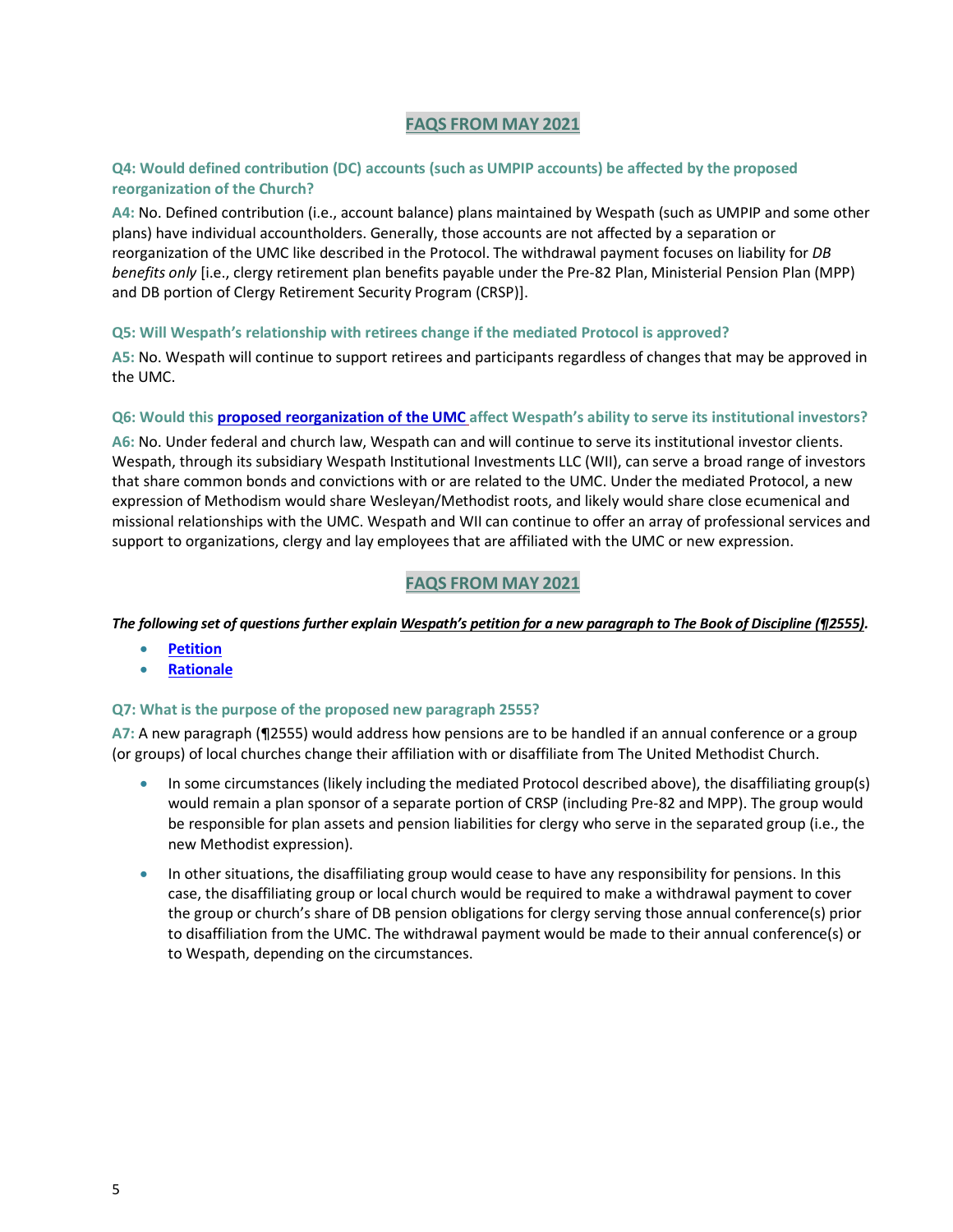#### **Q8: Under what circumstances would a disaffiliating group remain a sponsor of CRSP, as opposed to making a withdrawal payment?**

**A8:** A disaffiliating group would remain a sponsor of a sequestered portion of CRSP if the group is deemed by Wespath to have sufficient membership and organizational structure and is financially viable to remain a plan sponsor (and chooses to remain a plan sponsor).

*If a disaffiliating group does not meet the sufficiency/viability standards, or chooses not to remain a plan sponsor, it would be required to make a withdrawal payment to cover its share of pension obligations.* The amount of this withdrawal payment is determined by—and paid to—the annual conference that the group is leaving.

#### **Q9: How will Wespath measure whether a disaffiliating annual conference or group of local churches is viable enough to continue plan sponsorship?**

**A9:** Under the petition that would create a new ¶2555, a disaffiliating group would need to be sufficiently large in membership, financially viable and sufficiently structured organizationally in order to remain a plan sponsor of a sequestered part of CRSP.

• For example, 30 geographically dispersed local churches might not be viable as a plan sponsor, but even a small annual conference likely has sufficient scale and organization to be a separate plan sponsor.

Wespath has developed guidelines and considerations related to this determination. Groups considering disaffiliation should contact Wespath's Church Relations Department at **1-800-851-2201** for more information.

#### **Q10: Under proposed ¶2555, are pension assets and liabilities assigned based on the affiliation decisions of clergy, local churches, or a combination of both?**

**A10:** Pension assets and liabilities would generally be assigned to a disaffiliating group based on decisions of clergy (i.e., whether individual clergy terminate their UMC relationship or remain with the UMC). In practice, this means that pension assets and liabilities would be assigned based on individual participants' earned pensions that the group changing affiliation would retain or become responsible for.

However, there would be exceptions for situations where the normal procedures under ¶2555 create a material risk of a plan sponsor being unable to make future contributions. In such cases, the assignment of plan assets and liabilities would instead be determined by a joint distributing committee with representatives from the disaffiliating group and the impacted annual conference or conferences.

#### **Q11: Under proposed ¶2555, are funding factors or market factors used when assigning pension assets and liabilities to disaffiliating/separating groups?**

**A11:** Generally, pension assets and liabilities would be assigned by measuring such liabilities using *funding factors.* (Funding factors are the same factors used when determining required contributions to the plan.)

However, in situations where the disaffiliating group either declines to continue being a plan sponsor or cannot meet its obligations as a plan sponsor, such liabilities would be measured using *market factors.* (Market factors are similar to what a commercial annuity provider would use.)

#### **Q12: What if a disaffiliating group does not want to continue to sponsor its portion of CRSP?**

**A12:** A disaffiliating group may choose to decline sponsorship of CRSP. Under the petition that would create a new ¶2555, such a disaffiliating group would be responsible for making a withdrawal payment to cover its share of the DB pension obligations. Once the group disaffiliates, it could decide if and how to provide pension/retirement benefits for any future clergy service.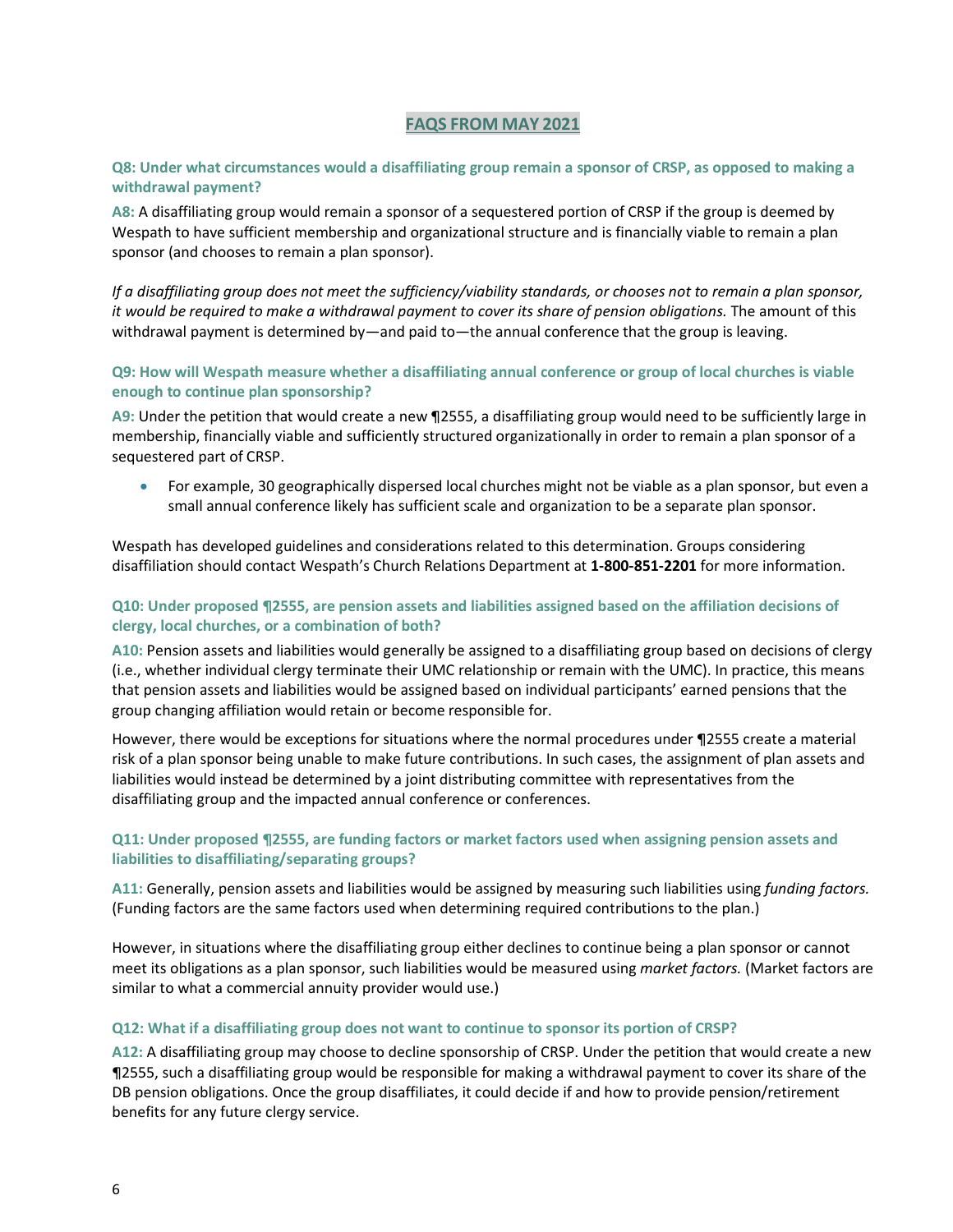#### **Q13: Do accruals of new benefits cease when the disaffiliation becomes effective?**

**A13:** Under the petition language, new service-based accruals would cease at the end of a two-year determination period. This period would begin when a group changing its affiliation votes to leave either its annual conference or the UMC. Until the end of that period, annual conferences would remain responsible for plan contributions, and accruals would continue, as if the disaffiliation were not occurring. The determination period gives clergy and local churches time to choose whether to affiliate with a new Methodist expression or remain with the UMC.

The new Methodist expression may choose to sponsor UMPIP or a similar defined contribution (account balance) plan for its clergy who change affiliation to the new Methodist expression.

#### **Q14: How would a new ¶2555 work in tandem with ¶2553? How is it determined which paragraph applies?**

**A14:** If approved by the General Conference, the new ¶2555 would apply in situations where an annual conference or a group of local churches chooses to change their affiliation with the UMC, and the group is deemed by Wespath to have sufficient membership and organizational structure and be financially viable to remain a plan sponsor of a sequestered portion of CRSP.

• If a group changing its affiliation does not meet the sufficiency/viability standards by the end of the determination period, ¶2555 would not apply. In this case, the individual local churches that make up the group changing affiliation would be subject to the terms of ¶2553 and **¶**1504.23, which require a withdrawal payment to their annual conference(s). Thus, *either* ¶2555 *or* ¶2553/¶1504.23 would apply to a change of affiliation—*both would not apply at the same time*.

## **Q15: If a local church stays with the UMC but its annual conference changes its affiliation, would the local church have to pay a withdrawal payment?**

**A15:** No. Local churches that remain part of the UMC would *not* be required to make a withdrawal payment even if their annual conference changes its affiliation. Instead, the local church likely would become part of another UMC annual conference. The local church's pension obligations would transfer to its new annual conference.

Similarly, annual conferences or groups of disaffiliating local churches that satisfy the sufficiency/viability standards would *not* be required to make a withdrawal payment; they instead would remain plan sponsors of a sequestered portion of CRSP.

*A withdrawal payment generally would only be required if the disaffiliated group does not remain a plan sponsor.* 

## **Q16: Would ¶2555 cover a scenario under which a group of churches disaffiliates, but later seeks to join a different group that also disaffiliated?**

**A16:** The proposed new ¶2555 would permit Wespath to work with groups changing their affiliation regarding amendments to and administration of their separate portion of CRSP. This language would also permit Wespath to work with multiple groups that have changed their affiliation and that seek to merge and combine their separate portions of CRSP (combining retirement plan assets and liabilities, while keeping such combined pool sequestered from plan sponsors of the UMC).